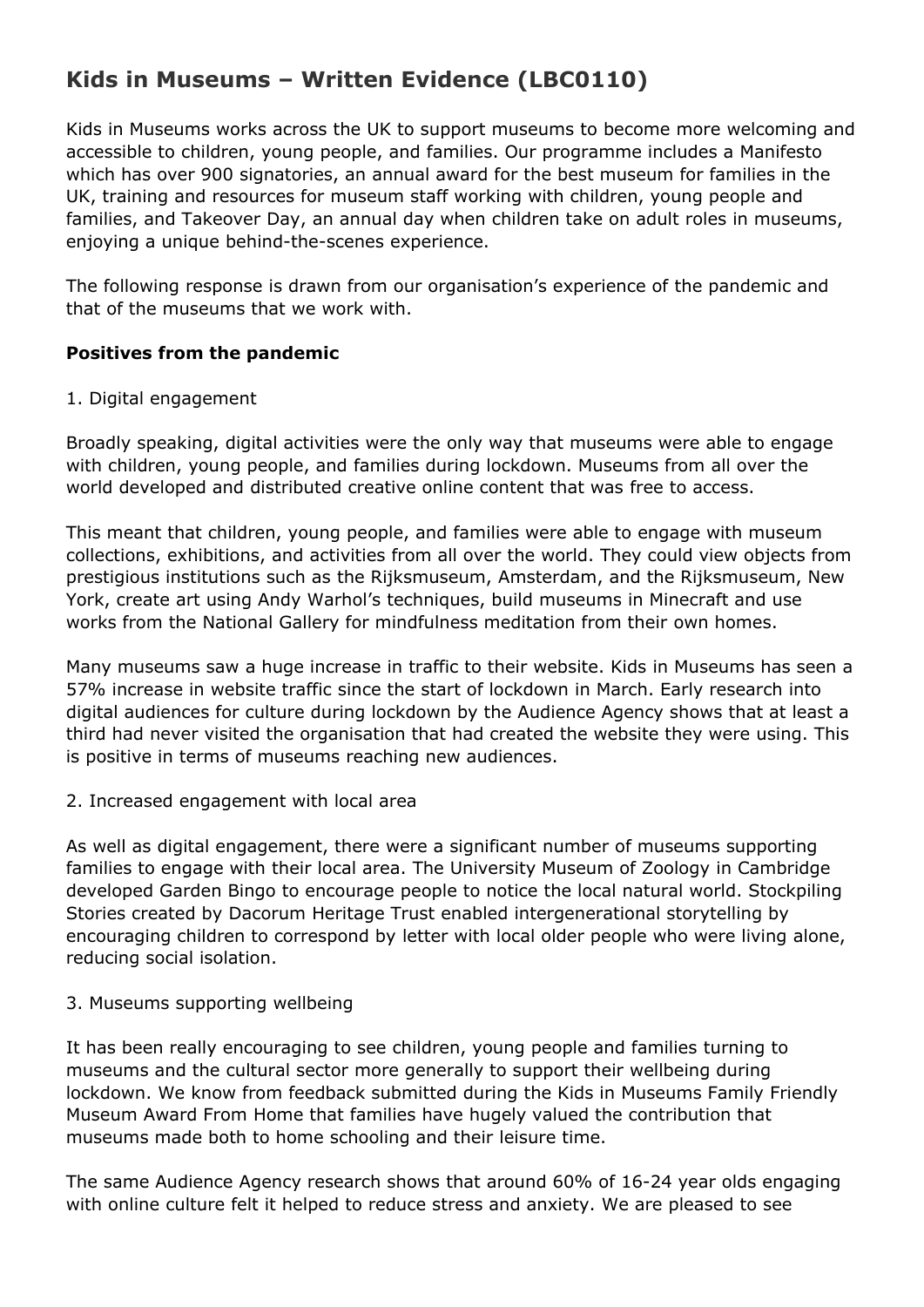museum collections valued in this way and hope that museums will play a greater role in supporting young people's wellbeing in the future.

### 4. New ways of working

The lockdown and the economic impact of the pandemic have pushed our organisation and many others to consider new ways of working. To mitigate lost income, we have moved out of our office space until spring 2021. In this context we have been able to deliver all our core programme of activities successfully with a little investment in IT hardware and software.

In the future this means that we will be able to offer more flexible working to staff and travel less for meetings and events. This will have benefits for staff wellbeing and reduce our environmental impact.

## **What are you most worried about?**

1. Digital inequality

Lockdown has highlighted issues around digital inequality in the UK. Children, young people, and families who do not have access to devices, data or broadband will have had little or no access to museums during lockdown as well as education and other essential services. It is also worth noting that not all digital museum content was fully accessible, further restricting the numbers who were able to engage with museums.

Given that social distancing and potential future local lockdowns mean that physical access to museums is likely to be restricted for many months, it is essential that these inequalities of access are addressed so that they do not become ingrained. This means building awareness within the museum and heritage sector around how to create accessible content and more broadly looking at how the heritage sector can support efforts to address digital inequality.

2. Place of children, young people, and families in museums

Over the past ten years, Kids in Museums has seen a step change in the way museums welcome and include children, young people, and families. As museums reopen many of the elements that have contributed to good family engagement, such as interactives, dressing up areas, trails and drawing and craft areas, have been removed or reduced because of hygiene and social distancing requirements.

We are concerned that cuts to museum budgets and workforce may mean this position becomes normalised and much of the progress of the past decade will be undone. This would lead to a generation of children and young people missing out on the benefits of visiting museums. Museums will become less inclusive and this will have an impact on the experience of all visitors.

#### 3. Accessibility in museums

Before lockdown, children, young people, and families with additional needs already faced barriers to museum visits. We are concerned that this will be exacerbated as museums reopen. Many museums that have reopened to date have not updated access information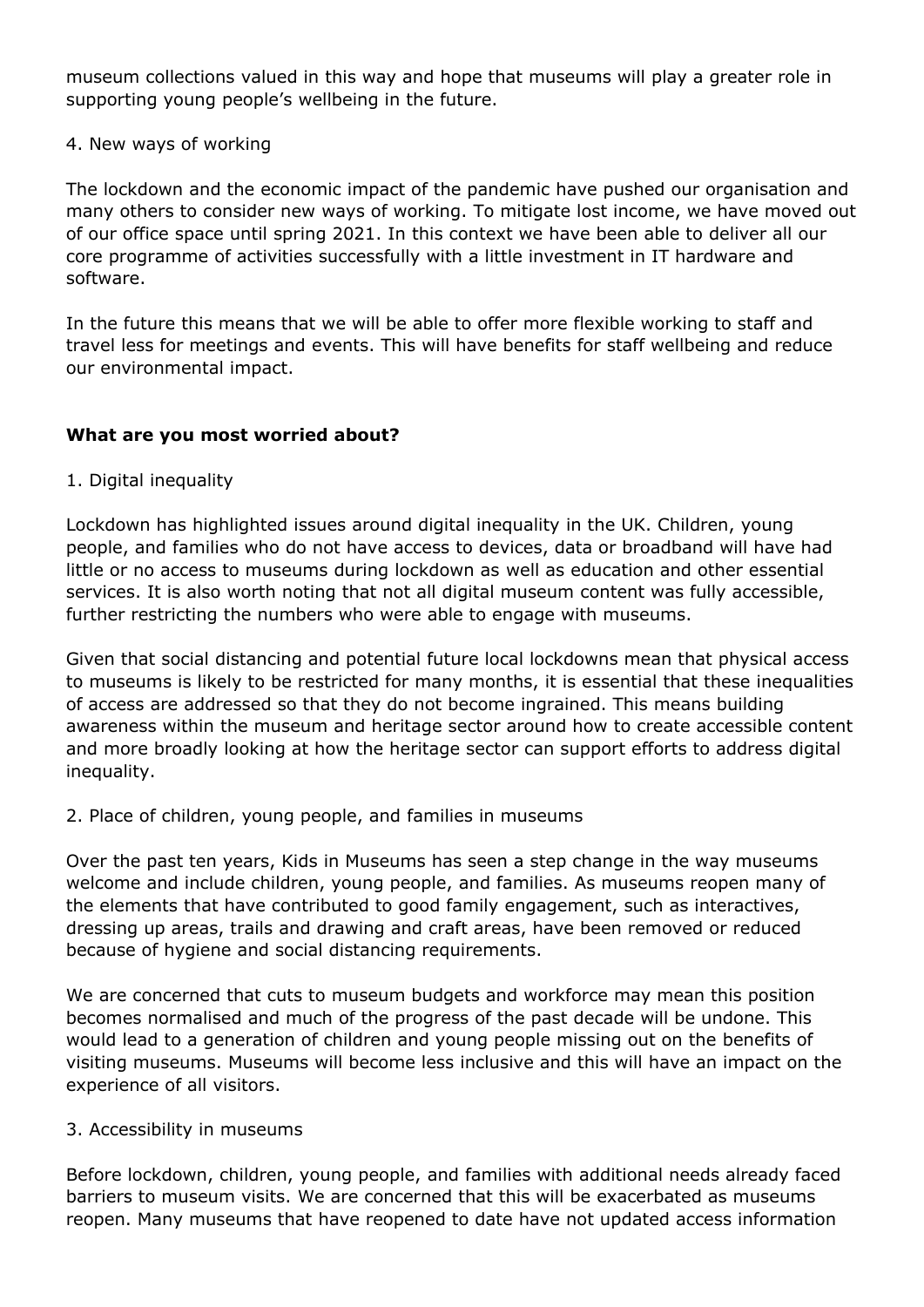on their websites or offered essential facilities like hand sanitiser that is accessible to wheelchair users.

As museum budgets and staff capacity are reduced, there is a risk that access will become a low priority and that services like Relaxed Openings will not be restored. This is will exclude a large number of families from museum visits and mean that a large potential audience for heritage is lost.

## 4. Arts and culture in education

Given the amount of teaching time that children and young people have missed over the past six months, there is an understandable emphasis in catching up in core subjects for the first part of the 2020/21 academic year. This is likely to mean less teaching time for arts and humanities subjects, which are already being squeezed in school curriculums, particularly in secondary school. It will also be more difficult to run school trips to museums and cultural institutions because of the requirements of social distancing.

In the short term, this means that children and young people will miss out on the support that heritage and culture can offer for wellbeing and resilience as they return to school in difficult circumstances. Looking further ahead, we are worried that this will further erode the amount of arts and humanities taught in school and normalise a curriculum low on creative subjects.

## **What do you hope changes for the better?**

1. Wider access to museums

Lockdown and the requirements associated with reopening with social distancing in place are encouraging museums to be creative about physical and digital access to their collections. We hope that as this process continues it will involve consultation and cocreation with audiences and build museums that are more relevant and accessible to their audiences.

## 2. Value of museums and culture

During lockdown, large numbers of children, young people and families have turned to culture to support education and wellbeing. It's clear that what museums have to offer is valued and appreciated by this audience. We hope that this perception of value remains across society and is reflected in choices made about future funding.

#### 3. More flexible attitudes to funding

In response to the pandemic, many public and institutional funders have taken a more flexible approach to funding, removing restrictions on grants, and enabling organisations to experiment with new approaches. We hope that this new flexibility remains in culture and heritage fundraising and that the relationships between funders and organisations receiving funding continues to evolve.

#### 4. Thinking about public space

Social distancing has been a key part of how we stop the spread of coronavirus. This has resulted in us inhabiting and experiencing public spaces such as museums in different